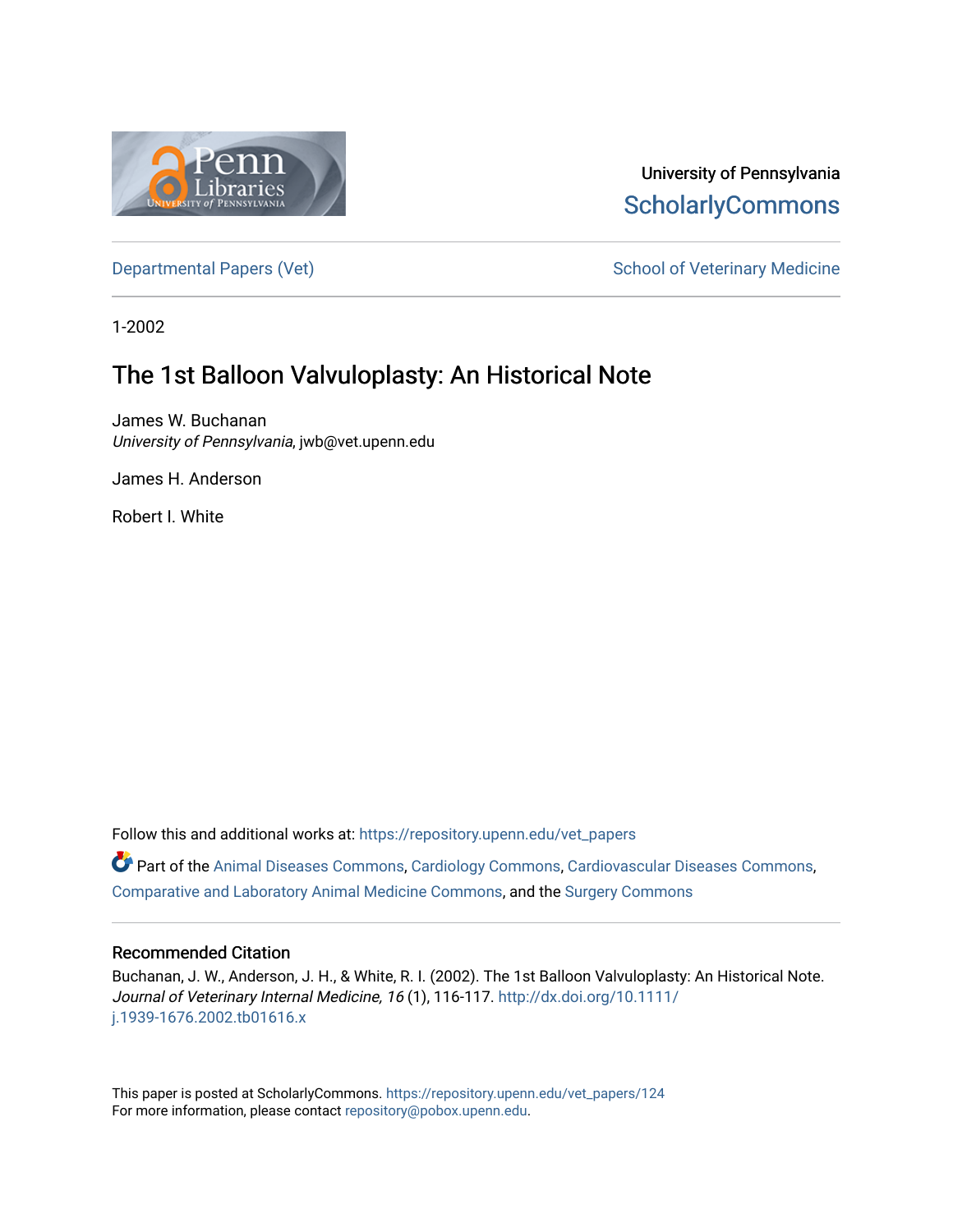## The 1st Balloon Valvuloplasty: An Historical Note

## **Abstract**

Balloon valvuloplasty (BV) is currently the treatment of choice for pulmonic stenosis in humans and dogs. Before permission was obtained to attempt the 1st BV in a child in 1982, the safety and efficacy of the procedure were tested in 1980 in an English Bulldog with spontaneous pulmonic stenosis. A fatal outcome would have caused indefinite postponement of BV in human patients, a procedure that currently benefits over 25,000 patients a year worldwide. This article describes the initial test procedure and its fortunate outcome in spite of unrecognized coronary anomalies in the bulldog. A small balloon was used in the test procedure, and fatal disruption of the anomalous left coronary artery (CA) did not occur as it has in several bulldogs since that time.

## Keywords

Coronary anomaly, English Bulldog, Pulmonic stenosis, Single coronary artery

## **Disciplines**

Animal Diseases | Cardiology | Cardiovascular Diseases | Comparative and Laboratory Animal Medicine | Surgery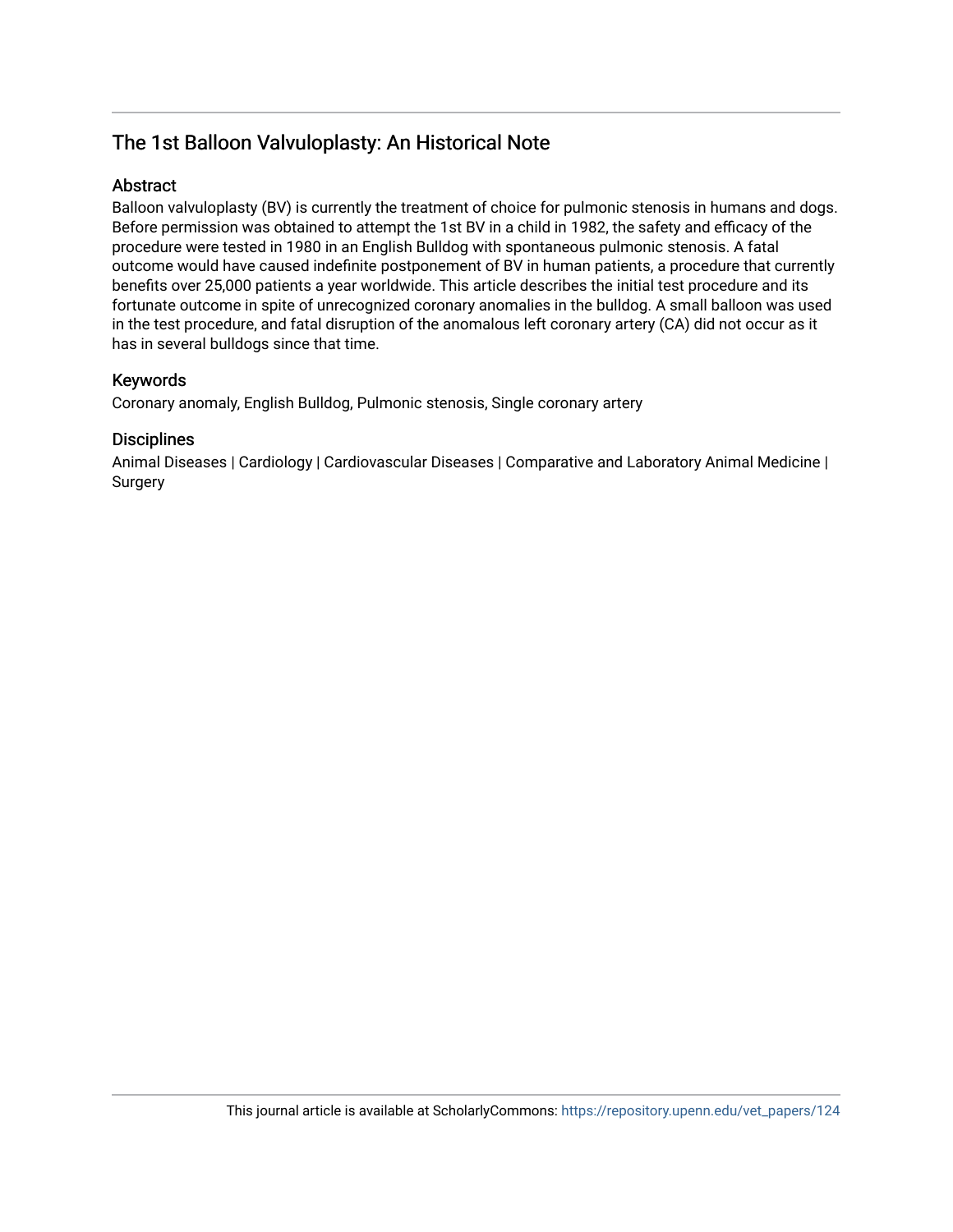*J Vet Intern Med* 2002;16:116–117

## **The 1st Balloon Valvuloplasty: An Historical Note**

James W. Buchanan, James H. Anderson, and Robert I. White

Balloon valvuloplasty (BV) is currently the treatment of choice for pulmonic stenosis in humans and dogs. Before permission was obtained to attempt the 1st BV in a child in 1982, the safety and efficacy of the procedure were tested in 1980 in an English Bulldog with spontaneous pulmonic stenosis. A fatal outcome would have caused indefinite postponement of BV in human patients, a procedure that currently benefits over 25,000 patients a year worldwide. This article describes the initial test procedure and its fortunate outcome in spite of unrecognized coronary anomalies in the bulldog. A small balloon was used in the test procedure, and fatal disruption of the anomalous left coronary artery (CA) did not occur as it has in several bulldogs since that time. **Key words:** Coronary anomaly; English Bulldog; Pulmonic stenosis; Single coronary artery.

Balloon valvuloplasty (BV) has been a common procedure since the 1st report in a child with pulmonic stenosis in 1982.<sup>1</sup> It is currently the treatment of choice in patients with valvular pulmonic stenosis and frequently is used in patients with mitral, tricuspid, or aortic stenosis.2 It is estimated that over 25,000 valvuloplasties now are performed annually worldwide.

The procedure was developed initially in dogs with surgically induced pulmonary artery stenosis at Johns Hopkins University, but approval to try it in human patients was not obtained from the institutional review board until the safety of the procedure was established in an animal with spontaneous pulmonic stenosis and marked right ventricular (RV) hypertrophy. Accordingly, a young English Bulldog with congenital pulmonic stenosis was transferred from the veterinary hospital of the University of Pennsylvania to Johns Hopkins Hospital, where the dog was treated successfully by BV on October 7, 1980.3 Subsequent coronary artery  $(CA)$  findings in this dog, $4$  and other bulldogs with pulmonic stenosis in which BV proved fatal,<sup>5</sup> showed how fortunate it was that this 1st ''trial balloon'' procedure did not cause indefinite postponement of the use of BV in human patients.

#### **Case Report**

A 14-kg, 5-month-old male English Bulldog was referred to the Comparative Cardiovascular Studies Unit at the University of Pennsylvania because of a heart murmur and characteristic signs of pulmonic stenosis. Cardiac catheterization under general anesthesia confirmed the diagnosis of valvular pulmonic stenosis with RV systolic pressure of 70 mmHg and a 55-mm gradient. Angiocardiography showed a centrally located, 3-mm-diameter pulmonary valve jet and a pulmonary sinus diameter of 18 mm. An experimental iliac angio-

*0891-6640/02/1601-0016/\$3.00/0*

plasty catheter with a polyethylene balloon expandable to a diameter of 10 mm was positioned across the pulmonary valve and inflated. A narrowing of the balloon appeared at the level of the pulmonary valve when the balloon was filled with radiopaque contrast material. When the balloon was pressurized, the narrow segment expanded to a diameter equal to the diameter of the rest of the balloon. Femoral artery systolic pressure rose from 65 to 67 mmHg after the 1st dilation but increased to 87 mmHg after a 2nd dilation. RV systolic pressure was 40 mmHg immediately after valvuloplasty but returned to the prevalvuloplasty value of 70 mmHg 30 minutes later. The dog recovered uneventfully from the procedure and remained clinically normal for 2 years, then developed exercise intolerance and ascites. The ascites became refractory to medical therapy, so the dog was admitted for surgery at 3 years of age. The dog still had evidence of pulmonic stenosis in addition to atrial fibrillation and marked ascites. Angiocardiography showed a 6-mm-diameter pulmonary valve jet and a pulmonary sinus diameter of 18 mm. At surgery, an oval segment of autologous pericardium was partially sutured over the RV outflow tract and main pulmonary artery. During caval occlusion, a transmural incision was made under the pericardial patchgraft extending through the root of the main pulmonary artery and into the RV outflow tract. The final sutures of the graft were then tied, circulation was reestablished, and blood pressure returned to normal.

After the thorax was closed, systemic blood pressure began to fall. Despite various supportive measures, the dog developed ventricular fibrillation approximately 1 hour after the ventriculotomy under the patch graft. Transient external defibrillation was accomplished, but ventricular fibrillation recurred repeatedly, so the chest was reopened to permit direct cardiac massage. The right ventricle was fibrillating, but the left ventricle was cyanotic and asystolic. Direct cardiac massage, defibrillation, and the usual drugs for cardiac arrest were given, but the heart was unresponsive, and further attempts at resuscitation were abandoned. Examination of the heart revealed a large, severed CA that coursed around the root of the pulmonary artery at the juncture of the RV and main pulmonary artery. Later, dissection showed that the severed CA was an aberrant circumpulmonary left main CA originating from a single right CA.4 The aberrant vessel was positioned deeply in the epicardial fat immediately adjacent to the valve annulus, where it compressed the root of the pulmonary trunk. The 3 pulmonary valve leaflets were slightly thickened and squeezed together, but there was no commissural fusion.

#### **Discussion**

Balloon angioplasty to treat coronary and other vascular diseases was an established procedure in 1980, but use of a balloon to dilate a stenotic heart valve raised concern over patient safety because it meant sudden increases in RV pressure and abrupt stopping of circulation. Although sudden obstruction of the circulation had no ill effects in ex-

*From the Section of Cardiology, School of Veterinary Medicine, University of Pennsylvania, Philadelphia, PA (Buchanan); the Department of Radiology, Johns Hopkins University, Baltimore, MD (Anderson); and the Department of Diagnostic Radiology, Yale University, New Haven, CT (White).*

*Reprint requests: James W. Buchanan, DVM, M Med Sci, School of Veterinary Medicine, University of Pennsylvania, 3850 Spruce Street, Philadelphia, PA 19104; e-mail: jwb@vet.upenn.edu.*

*Submitted May 1, 2001; Revised July 6, 2001; Accepted August 8, 2001.*

*Copyright 2002 by the American College of Veterinary Internal Medicine*